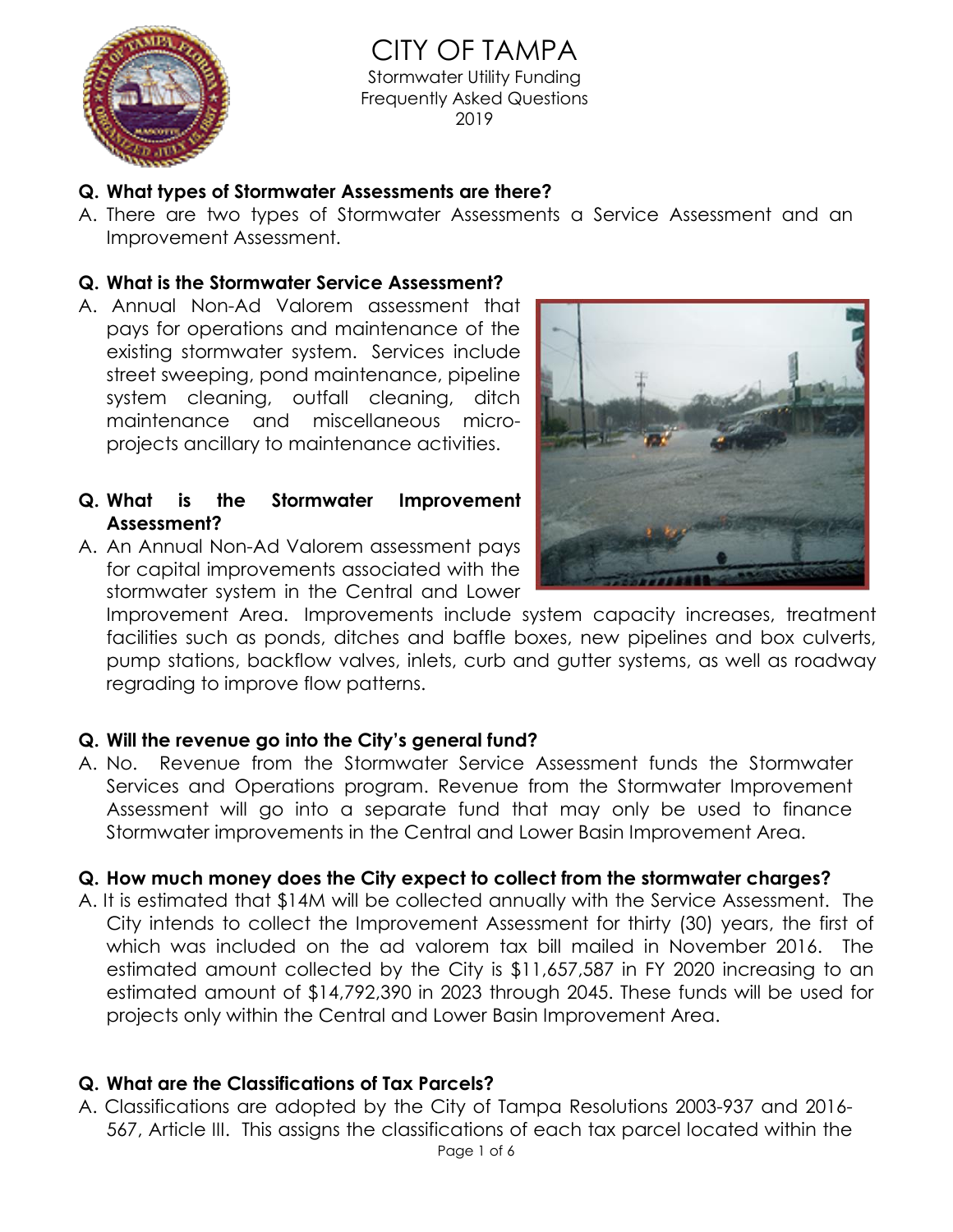Stormwater Service Areas to be assigned to one of the following classifications: Small Single Family Parcels, Medium Single Family Parcels, Large Single Family Parcels, Very Large Single Family Parcels, Condominium Residential Unit Parcels, Condominium Non-Residential Unit Parcels Condominium Common Area Parcels, Mixed-Use Condominium Parcels, Small Multi-Family Parcels, Medium Multi-Family Parcels, Large Multi-Family Parcels or General Parcels.

### **Q. What is an 'ESU'? (Equivalent Stormwater Unit)**

A. The ESU, also referred to as an "ESFIA" or (equivalent square footage of impervious area), is a billing unit. It is the standard unit used to express the Stormwater burden expected to be generated by each parcel of property. In Tampa, each ESU represents 3,310 square feet of impervious surface. The Average Median Single Family dwelling contains a footprint of 1,667 square feet and 1,643 other impervious area equaling 3,310 square feet. General parcels are assigned 1 ESU for every 3,310 square feet of impervious surface or a portion thereof.

### **Q. How was the number of ESUs for Single Family Parcel determined?**

A. The residential properties were classified in samples of first floor footprints and total square footage of the City's single family parcels. Dwellings were reviewed and the parcels were then grouped into four classes based on similarity of the dwelling size. From these, samples of varied sizes were extracted; the impervious area on each parcel was digitized by the Hillsborough County GIS group. The impervious area was totaled for each Tier and then divided by the number in the sample to establish the average square footage of impervious area for their Tier. The single family home parcels are charged based on the footprint of their residence within a tier. The tiers' footprint ranges are as follows:

Small = Building footprint >100 and <1,300 sq. ft. Avg. building footprint is 1,023sf assigned .61 ESU Medium = Building footprint >1,301 and <2,200 sq. ft. Avg. building footprint is 1,667sf assigned 1.10 ESU Large = Building footprint >2,201 and <4,000 sq. ft. Avg. building footprint is 2,762sf assigned 1.66 ESU Very Large = Building footprint >4,000 sq. ft. Avg. building footprint is 4,701sf assigned 2.82 ESU

The tiers all pay some portion or multiple of an ESU based on the average amount of impervious for that tier.

### **Q. What is "impervious surface"?**

A. *Municode 21-141*: Impervious surface means a surface that has been compacted or covered with a layer of material so that it is highly resistant or prevents infiltration by stormwater. It includes roofed areas and surfaces such as compacted sand, limerock, or clay, as well as conventionally surfaced streets, sidewalks, parking lots, and other similar surfaces.

### **Q. How are the properties charged?**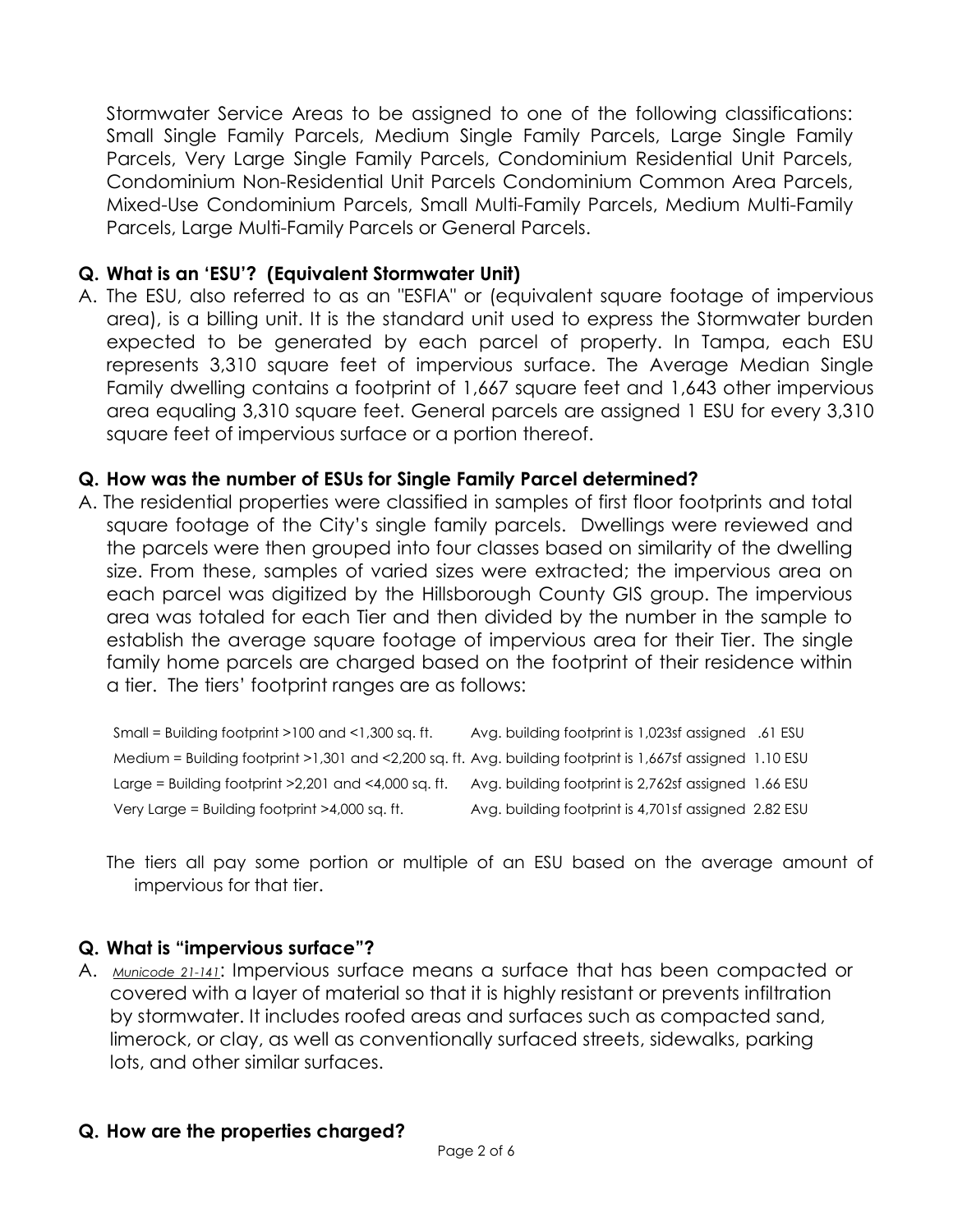A. There are roughly 80,000 single family parcels in the City. Since it would be impractical to measure each one exactly each year, a method was established which would allow the residential properties to be placed in one of a series of Tiers. Single Family Residential and Multi-Family Parcels (defined as developed property to which the Property Appraiser has assigned DOR code of 08 and which contains no more than two buildings with no more than 4 dwelling units per building) are assessed based on the tiered ESU assignment. All other classifications are charged based on the impervious area associated with their property. The calculation will consider the total amount of impervious surfaces (building footprint, parking lot, sidewalks and other impervious surfaces) divided by the billing unit value of 3,310 this provides the number of ESUs. Then the number of ESUs is multiplied by the rate providing the charge. All developed parcels (parcels with impervious areas greater than or equal to 100 sq. ft.) are charged.

## **Q. Will all parcels pay both assessments?**

A. No. All developed parcels within the City that use the City's Stormwater System are charged the Service Assessment and only those parcels located in the Central and Lower Basin Improvement Area will be charged the Improvement Assessment. If a parcel meets the requirements for a mitigation credit, then it would receive a mitigation credit applied to both assessments.

### **Q. What are the rates?**

A. The Stormwater Service Assessment rate is \$82.00 per ESU. The Stormwater Improvement Assessment rate is no more than \$89.55 per ESU annually. The City scales the rate up to that maximum amount over a six year period. The Stormwater Improvement Assessment's initial rate is \$44.99 per ESU beginning in 2016-17. After that the rate is \$52.40 in 2017-18, \$61.02 in 2018-19, \$71.05 in 2019-20, \$82.74 in 2020- 21 and the maximum in 2021 is \$89.55.

## **Q. What is mitigation credit?**

A. Mitigation credits apply to both Stormwater Service Assessment and the Stormwater Improvement Assessment for a Developed Property in consideration of a properly functioning and permitted stormwater system, or the parcel owner contributes to the maintenance of a private system which provides stormwater treatment and attenuation for runoff from public right-of-way.

### **Q. Who is eligible for a mitigation credit?**

- A. Parcels subject to a Stormwater charge may be granted a mitigation credit based on one of the following factors:
	- 1. Parcels with no Offsite Discharge of Stormwater to City System. The credit for such parcels will be 100% since the City

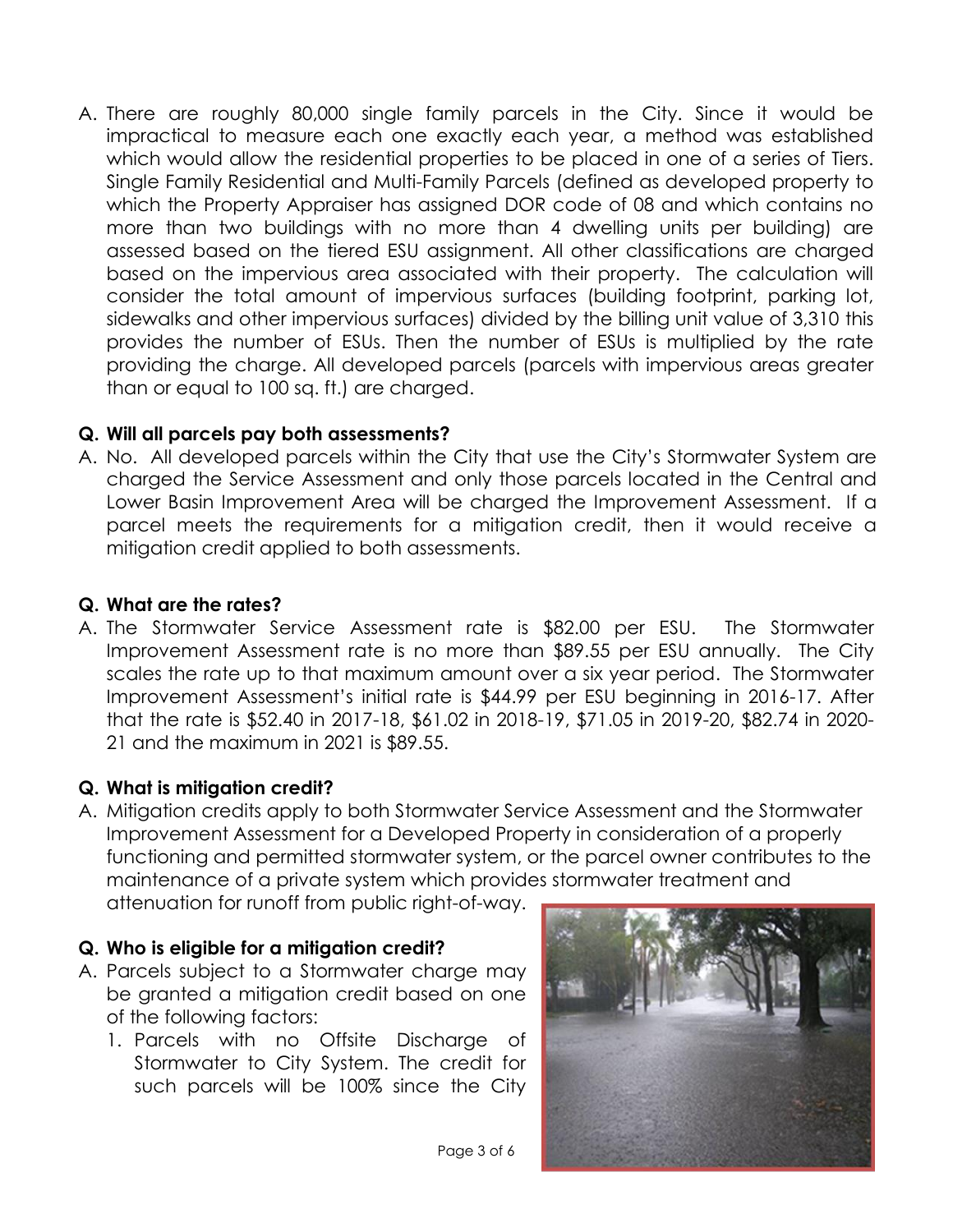bears no expense in managing the offsite discharge of the sites flow.

- 2. A credit of 40% is granted if the Owner of parcel operates and maintains a stormwater facility that provides attenuation and treatment equal to that necessary for the 50-year storm event.
- 3. A credit of no less than 10% is granted Owner of parcel contributes monetarily to a Community Development District, Civic Association (Homeowners Association or Property Owners Association), or Special District which provides maintenance to non-City owned stormwater management facilities which accept drainage from City right-of-way.
- 4. A credit of no less than 10% is granted if a Parcel has a properly maintained and functional onsite stormwater management system which treats and/or attenuates stormwater prior to discharge to the City right-of-way or stormwater system. Proof of proper operation and maintenance may be required on a periodic basis.

# **Q. How can I get additional information on the City's Mitigation Credit Policy?**

- A. You can access information on Mitigation Credits at the City of Tampa Website: www.tampa.gov/tss-stormwater/programs/assessment/mitigation . Or it may be requested by contacting the City's Transportation and Stormwater Services Department by calling (813) 274 -3101.
- **Q. I think my parcel should receive a stormwater mitigation credit. How can I have it reviewed?**
- A. You can visit our Website:

www.tampa.gov/tss-stormwater/programs/assessment/mitigation for an application or contact the City by telephone at (813) 274-3101 and provide your name, address, phone number, and the best time for someone to reach you. Most importantly include the Folio or Parcel Identification number. When contacted you need to be prepared to provide the documentation such as drainage plans, demolition & cleared site records, topographic elevation survey, or other credentials deemed to be sufficient by the City's mitigation policy and how you qualify for the mitigation credit.

- **Q. What period of time do the stormwater charges cover and when will the stormwater charges be payable?**
- A. Both assessments cover the City of Tampa's fiscal year of October 1st to September 30<sup>th</sup>. The Stormwater Service Assessment is re-imposed annually, and the Improvement Assessment is imposed annually for a period of 30 years. Both are payable, as part of your tax bill, each year between November 1st and March 31st. While the Stormwater Service Assessment has been collected since 2003 the Stormwater Improvement Assessment began in 2016.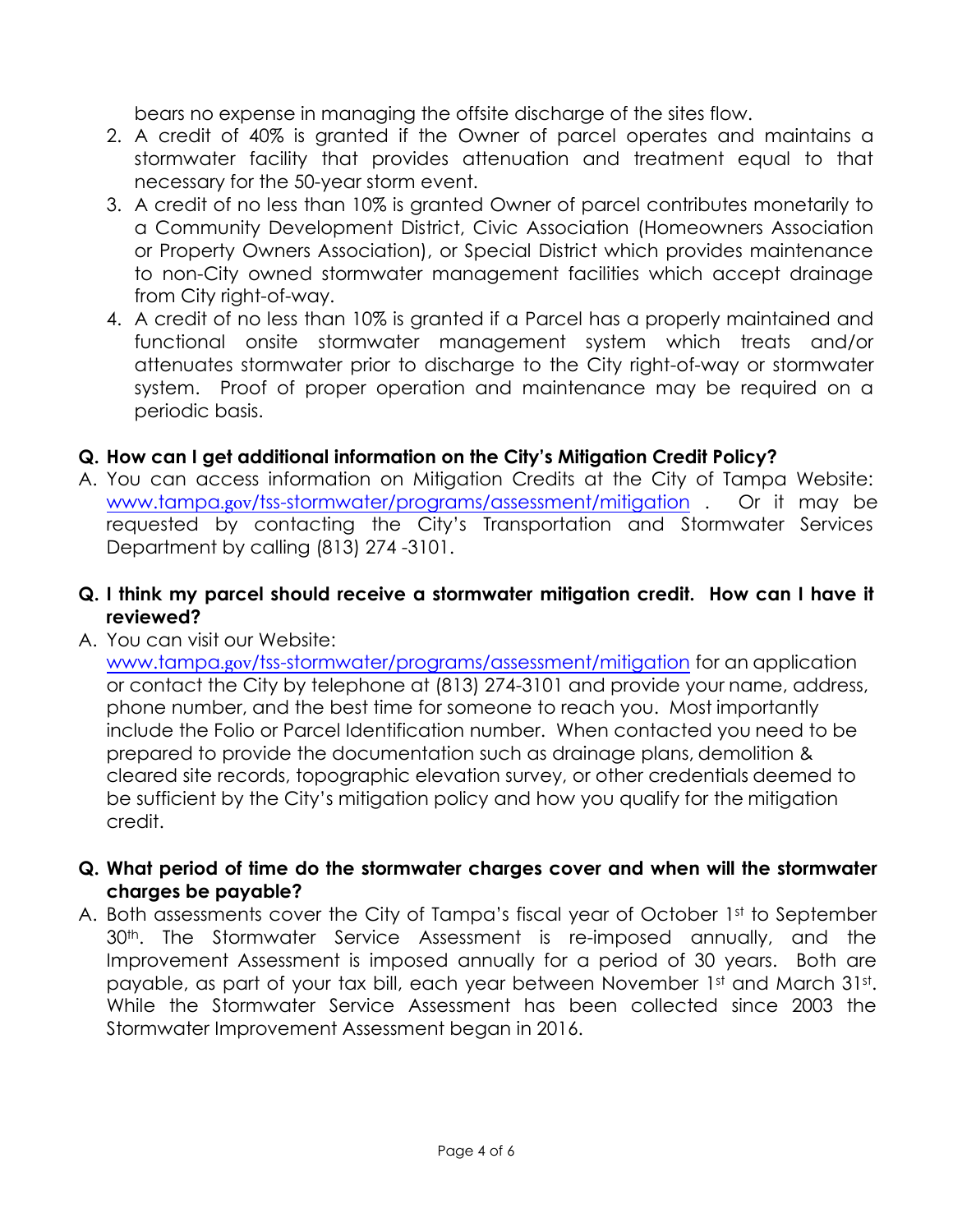- **Q. Why is the City using the tax bill collection method to collect the stormwater charge?**
- A. *"Piggy-backing"* the collection method on the annual property tax bill saves money for everyone by reducing the administrative costs of the program. As well as it results in a stable revenue source to fund Stormwater Services and Improvements.

### **Q. I don't pay taxes now due to homestead exemption. Will I have to pay the stormwater charge?**



A. Yes. Stormwater charges are a non-ad valorem assessment and collected on the tax bill even though the owner or property may be tax exempt. The Stormwater Assessment applies to all developed property regardless of exemptions.



### **Q. What if I am concerned that I cannot pay the full stormwater charge at one time?**

A. If you make monthly mortgage payments, it is likely that your mortgage holder will escrow the stormwater charge amounts, much like property taxes, and your monthly payment will include the stormwater charges. You may wish to advise them of any increase so they can adjust your monthly payment. Alternatively, if you would like to make installment payments, you will need to contact the Hillsborough County Tax

Collector's Office at (813) 635-5200 to arrange to participate in the quarterly installment program for the payment of taxes and stormwater charges.

- **Q. What if I'm elderly and on a fixed income or disabled and I can't pay the additional Improvement Fee? Is there any assistance program?**
- A. The City of Tampa has a Hardship Program for the Improvement Assessment. The City's program targets the elderly, disabled and disabled Veteran home owners who reside on their homesteaded property. The City sponsored program would pay the annual Improvement Fee Assessment for those properties and owners that qualify.

You may access more information at the following website: [https://www.tampagov.net/tss-stormwater/programs/assessment/hardship\\_program.](https://www.tampagov.net/tss-stormwater/programs/assessment/hardship_program) Or you may contact the City's Housing and Community Development Division by telephone at (813) 274-7957.